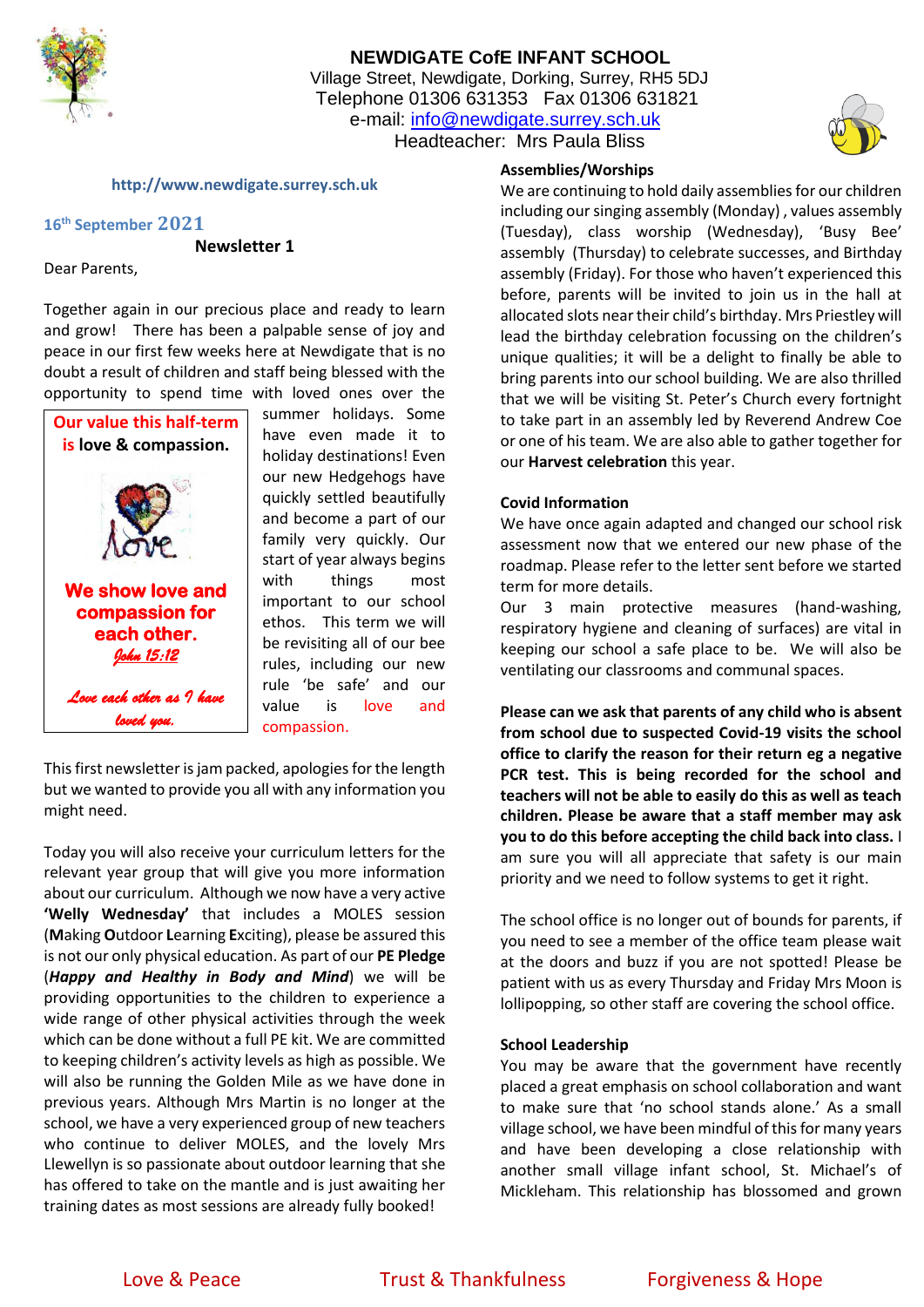and I now spend every Monday there as Executive Head. Since September I have been working alongside the new Head of School, Mrs Cleather, a well respected ex-Newdigate leader. In my absence Mrs Priestley is acting leader (Head of School) here at Newdigate. Together we lead Newdigate School with the support of governors, staff and parents.

We have always had an open-door policy but the pandemic has prevented us from applying this. We are now in the position of once again offering this to our families. Obviously, if you have any concerns regarding learning the class teacher would be your first point of contact. If, however you feel you need a conversation with a school leader Mrs Priestley is available Monday and Friday and I am available Tuesday to Thursday. We are both more than happy to help and will liaise with each other when necessary to pass on information.

School governors are a valuable source of support and challenge to the school and act as 'critical friends' to us. We currently have a number of vacancies on our governing body, that are not parent governor positions, so if you know of anybody that would be able to offer their services please do get in touch with us to discuss the possibility.

#### **ELSA**

The children know that we have an **ELSA (Emotional Literacy Assistant)**, Mrs Holt-Miller, in our school who can help them if they are finding it hard to manage strong feelings and emotions which are becoming a barrier to learning. Please let us know if you feel it would be beneficial for your child to be referred to work with her. We are finding that the demands for this role have grown greatly in the last year so please be aware that we may need to allocate limited sessions or place your child on a waiting list as we prioritise those in need.

#### **Marvellous Me**

Please can we ask that you sign up to our new app ASAP if you haven't already done so. We are chomping at the bit to get information to as many parents as we can about the children's achievements and marvellous moments as well as information about our school day and learning. Please let us know how useful this is once we are underway, our aim is to improve the way we communicate and get relevant information to you sooner.

#### **Macmillan Coffee Morning 24th September 2021**



We have supported this charity for many years and hope to do the same again this year. We are looking for a team of parents to help us run an outside event after school

next Friday as well as volunteers to bake cakes and bring them into school on the day. Please can you let Mrs Priestley know if you are able to support us.



It has been a while since we have been able to do this, but our outdoor environment is in need of some TLC. This is a chance for families to come together and have fun at the same time. Come dressed for muddy work and If you are able to bring gardening tools (put your name on them!) and gloves with you that would be a great help. Children of all ages are always welcome. We will be stopping for a well-earned cuppa/hot chocolate and a slice of cake midway through the morning.

#### **Open mornings**

This year we will be holding our open afternoons on our INSET day and the following day so we can make sure our prospective parents are able to see the school building as well as the outside area. Please can you promote the school and tell anybody looking for places about us; you are our best marketing tool!

*Remember to recommend us to your friends and families! Open Morning – Friday 22nd October 2021 (10 a.m.-12) Open Morning – Saturday 23rd October 2021 (10 a.m.-12)*

At the end of the term we sent out a parent questionnaire to all of our families. We had 35 responses and I have summarised them below. Overall, they were very positive and supportive, but we did have a few responses that highlighted areas for us to improve. Our main area for improvement is communication, including communication of children's learning. We know that the last year had a massive effect on our ability to communicate clearly and in a timely manner and we are keen to work towards this immediately.

**100% of parents would recommend the school to another parent.**

|                                                                                       | <b>Strongly</b><br>agree | Agree | <b>Neutral</b> | <b>Disagree</b> | <b>Strongly</b><br><b>Disagree</b> |
|---------------------------------------------------------------------------------------|--------------------------|-------|----------------|-----------------|------------------------------------|
| My child enjoys<br>school.                                                            | 74%                      | 26%   |                |                 |                                    |
| My child feels safe<br>at school.                                                     | 83%                      | 17%   |                |                 |                                    |
| The school<br>community reflects<br>the Christian faith<br>in its day to day<br>life. | 54%                      | 43%   | 3%             |                 |                                    |
| The school meets<br>the academic<br>needs of my child.                                | 46%                      | 37%   | 14%            | 3%              |                                    |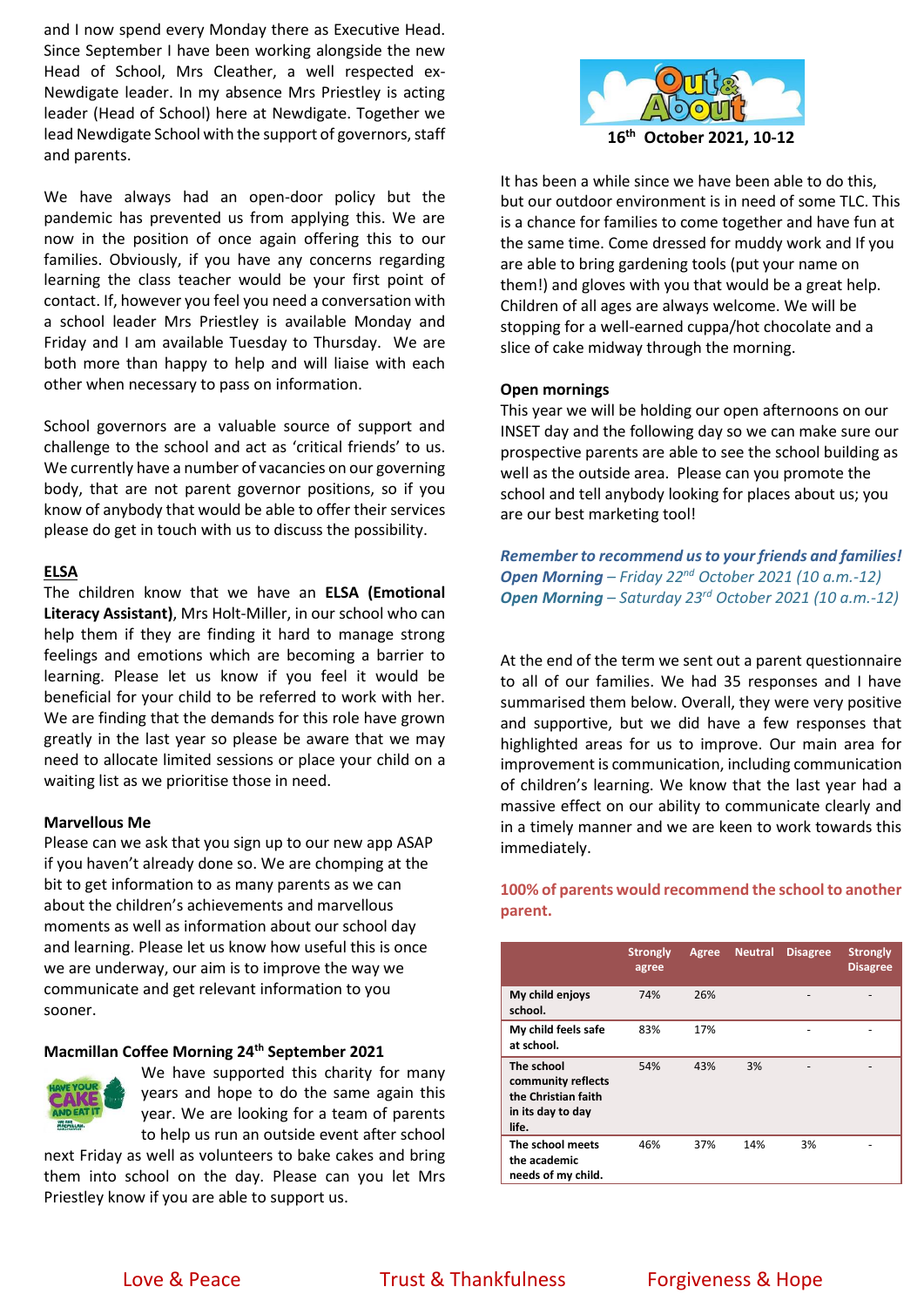| The school is pro-<br>active in providing<br>extended services<br>for my child.             | 40%                      | 31% | 23% | 6%  |    |
|---------------------------------------------------------------------------------------------|--------------------------|-----|-----|-----|----|
| The school<br>encourages a<br>healthy life-style.                                           | 60%                      | 34% | 3%  | 3%  |    |
| My child does well.                                                                         | 57%                      | 43% |     |     |    |
| The school<br>provides a good<br>foundation for the<br>future.                              | 60%                      | 40% |     |     |    |
| The school staff are<br>welcoming and<br>approachable.                                      | 74%                      | 23% | 3%  |     |    |
| The school lets me<br>know how my child<br>is doing.                                        | 31%                      | 37% | 14% | 14% | 3% |
| The school make<br>sure its pupils are<br>well behaved.                                     | 60%                      | 31% | 9%  |     |    |
| My child has been<br>bullied and the<br>school dealt with it<br>quickly and<br>effectively. | 78% not<br>bullied<br>6% | 6%  | 9%  | 3%  |    |
| <b>Communication is</b><br>good.                                                            | 40%                      | 23% | 20% | 11% | 6% |

You also gave us 3 words to describe our school and we have made a wordle to capture those words:



To start that process this year we have opted for face to face **parent consultations** (see dates list) so that parents can receive information in a more intimate manner. If this does not suit you and you would prefer a remote session please speak to your child's teacher and they will organise this for you.

We will also be holding a *'Meet the Teacher-Information*  about learning and the curriculum' on Wednesday 6<sup>th</sup> October from 6-7. We know that this can be difficult for parents to make arrangements to attend meetings after school, but we would urge you to put this in your diary. Getting the very best outcomes for your child depends upon us working together to overcome any learning gaps or problems they have. We will be holding separate year group sessions, but will also set-up a range of learning

resources and curriculum displays that we hope will provide you with more information. Join us for drinks and nibbles and a chance to find out about what is happening in your child's classroom.

We are attaching a **dates list** for the term along with INSET dates for the year. I mentioned in my summer newsletter that we have been asked by the local authority to allocate an additional holiday day for the **Queen's Platinum Jubilee** (as the extra bank holiday falls in a school holiday). We know that many community and voluntary controlled schools have chosen 22nd October 2021 as their additional day, but the governors have decided to take ours at the end of the summer term on 21<sup>st</sup> July 2022. This means our last day of term will be Wednesday 20<sup>th</sup> July.

**Our breakfast and after school clubs** will continue to run as usual this term. They are now often full so we would urge you to book early to avoid disappointment. You can book these through your Parentmail App – see https://vimeo.com/380507523 for how to do this.

Although our other autumn after school clubs (football and gardening clubs) are currently full, we will be sending out information about a spring sports club that will be open to all children after the half-term.

**Stay well and safe.**

**Paula Bliss**

Love & Peace Trust & Thankfulness Forgiveness & Hope